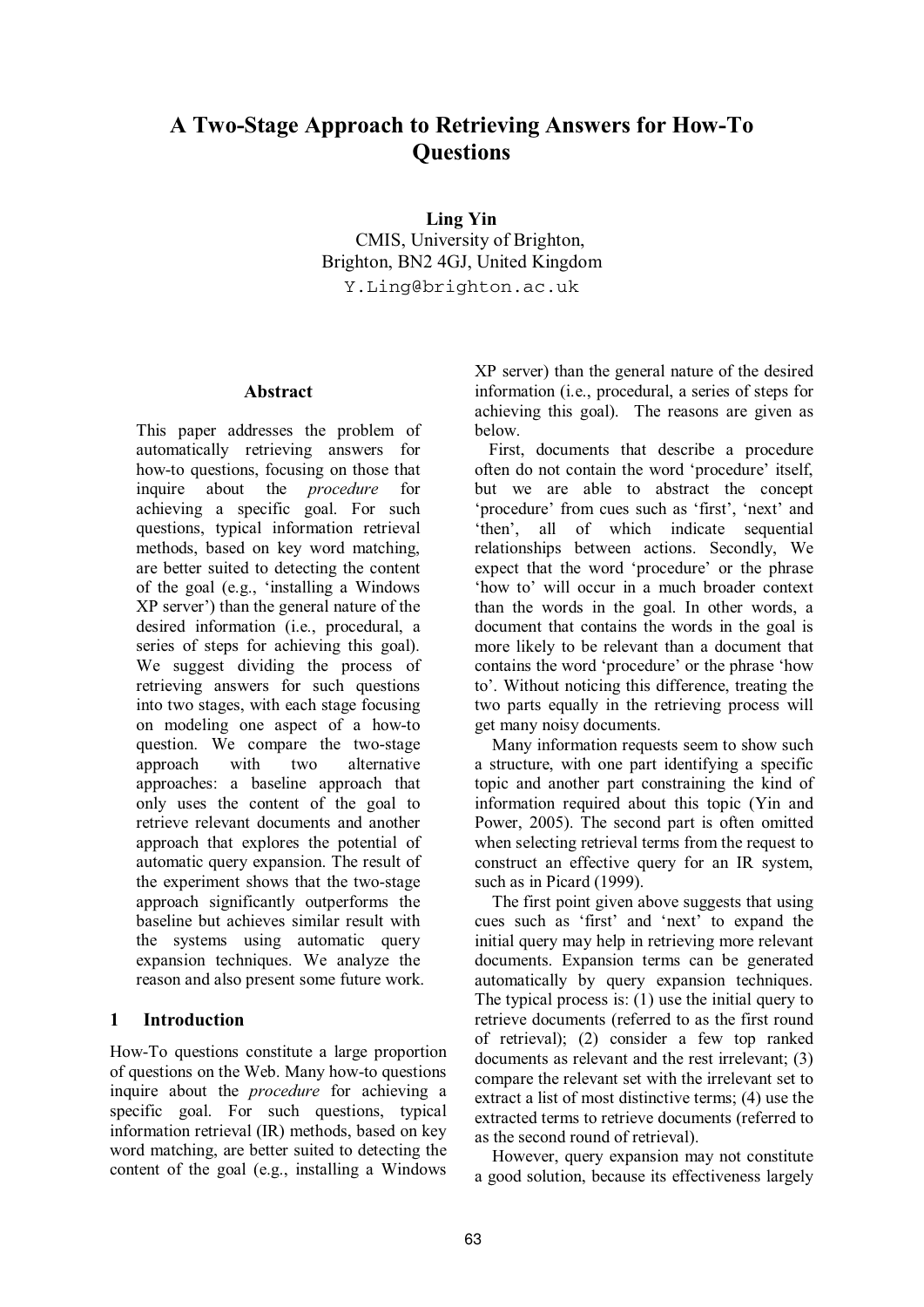depends on the quality of the few top ranked documents retrieved in the first round when the aforementioned two problems are not yet tackled.

Our solution is to divide the process of retrieving answers for such questions into two stages: (1) use typical IR approaches for retrieving documents that are relevant to the specific goal; (2) use a text categorization approach to re-rank the retrieved documents according to the proportion of procedural text they contain. By 'procedural text' we refer to ordered lists of steps, which are very common in some instructional genres such as online manuals.

In this report, we will briefly introduce the text categorization approach (details are presented in (Yin and Power, 2006) ) and will explain in more concrete terms how it is integrated into the two-stage architecture proposed above. We will compare the performance of our two-stage architecture with a baseline system that uses only the content of the goal to retrieve relevant documents (equivalent to the first stage in the two-stage architecture). We will also compare the two-stage approach with systems that applies automatic query expansion techniques.

This paper is organized as follows. Section 2 introduces some relevant work in IR and question answering (QA). Section 3 talks about the text categorization approach for ranking procedural documents, covering issues such as the features used, the training corpus, the design of a classification model as well as some experiments for evaluation. Section 4 talks about integrating the text categorizer into the two-stage architecture and presents some experiments on retrieving relevant documents for how-to questions. Section 5 provides a short summary and presents some future work.

# **2 Related Work**

The idea of applying text categorization technology to help information retrieval is not new. In particular, text categorization techniques are widely adopted to filter a document source according to specific information needs. For example, Stricker et al. (2000) experiment on several news resources to find news addressing specific topics. They present a method for automatically generating "discriminant terms" (Stricker et al., 2000) for each topic that are then used as features to train a neural network classifier. Compared to these approaches, the novelty of our study lies in the idea that an information request consists of two different parts that should be retrieved in different ways and the whole retrieval process should adopt a two-stage architecture.

A research area that is closely related to IR is question answering (QA), the differences being a) the input of a QA system is a question rather than a few key words; b) a QA system aims to extract answers to a question rather than retrieving relevant documents only. Most QA systems do adopt a two-stage architecture (if not consider the initial question analysis stage), i.e., perform IR with a few content words extracted from the query to locate documents likely to contain an answer and then use information extraction (IE) to find the text snippets that match the question type (Hovy et al., 2001; Elworthy, 2000). However, most question answering systems target factoid questions – the research of non-factoid questions started only a few years ago but limited to several kinds, such as definitional questions (Xu et al., 2003) and questions asking for biographies (Tsur et al., 2004).

Only a few studies have addressed procedural questions. Murdok and Croft (2002) distinguish between "task-oriented questions" (i.e., ask about a process) and "fact-oriented questions" (i.e., ask about a fact) and present a method to automatically classify questions into these two categories. Following this work, Kelly et al. (2002) explore the difference between documents that contain relevant information to the two different types of questions. They conclude, "lists and FAQs occur in more documents judged relevant to task-oriented questions than those judged relevant to fact-oriented questions" (Kelly et al., 2002: 645) and suggest, "retrieval techniques specific to each type of question should be considered" (Kelly et al., 2002: 647). Schwitter et al. (2004) present a method to extract answers from technical documentations for How-questions. To identify answers, they match the logical form of a sentence against that of the question and also explore the typographical conventions in technical domains. The work that most resembles ours is Takechi et al. (2003), which uses word n-grams to classify (as procedural or non-procedural) list passages extracted using HTML tags. Our approach, however, applies to whole documents, the aim being to measure the degree of *procedurality* i.e., the proportion of procedural text they contain.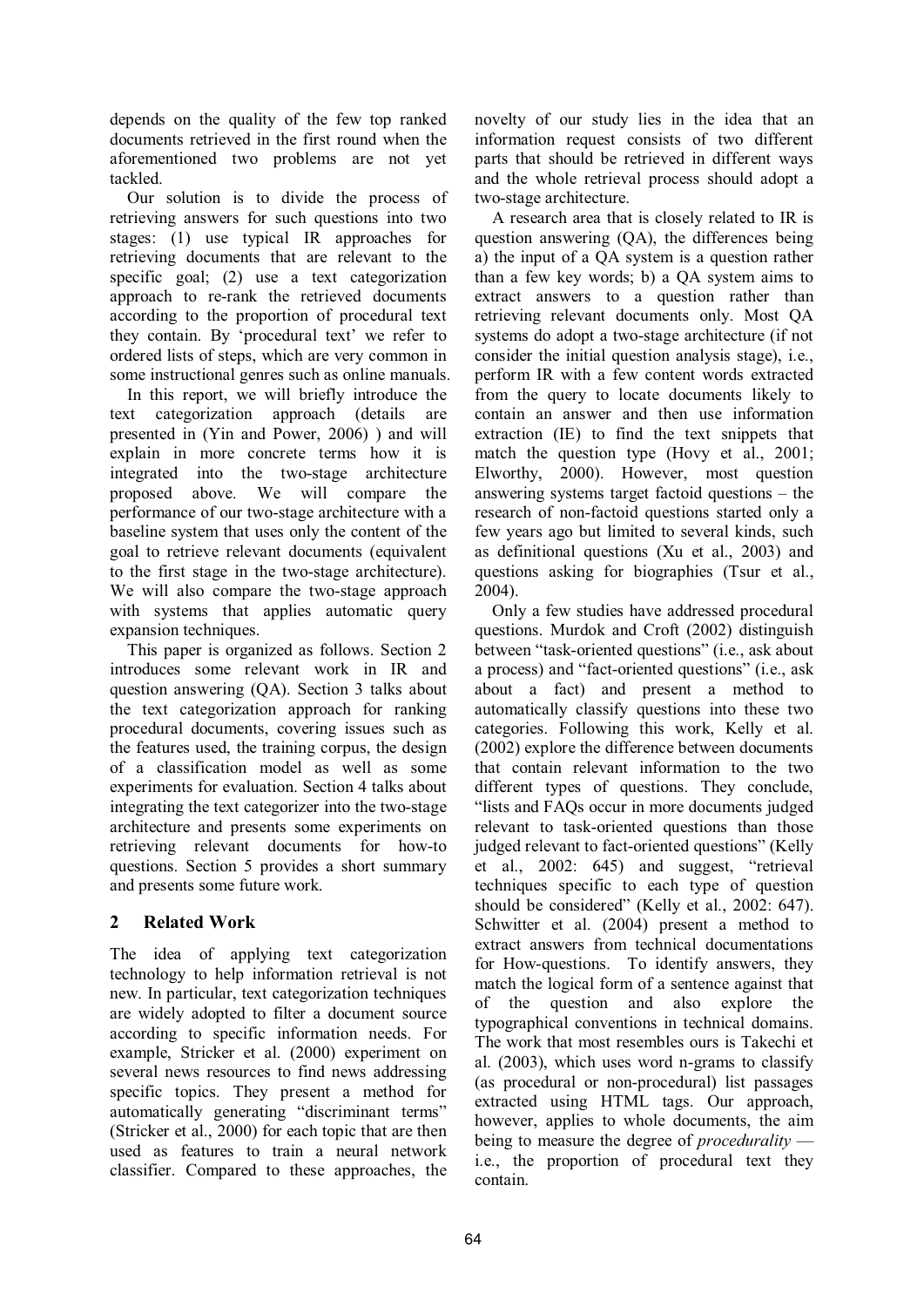# **3 Ranking Procedural Texts**

Three essential elements of a text categorization approach are the features used to represent the document, the training corpus and the machine learning method, which will be described in section 3.1, 3.2 and 3.3 respectively. Section 3.4 presents experiments on applying the learned model to rank documents in a small test set.

### **3.1 Feature Selection and Document Representation**

## **Linguistic Features and Cue Phrases**

We targeted six procedural elements: actions, times, sequence, conditionals, preconditions, and purposes. These elements can be recognized using linguistic features or cue phrases. For example, an action is often conveyed by an imperative; a precondition can be expressed by the cue phrase 'only if'. We used all the syntactic and morphological tags defined in Connexor's syntax analyzer<sup>1</sup>. There are some redundant tags in this set. For example, both the syntactic tag '@INFMARK>' and the morphological tag 'INFMARK>' refer to the infinitive marker 'to' and therefore always occur together at the same time. We calculated the Pearson's product-moment correlation coefficient (r) (Weisstein, 1999) between any two tags based on their occurrences in sentences of the whole training set. We removed one in each pair of strongly correlated tags and finally got 34 syntactic tags and 34 morphological tags. We also handcrafted a list of relevant cue phrases (44), which were extracted from documents by using the Flex tool<sup>2</sup> for pattern matching. Some sample cue phrases and the matching patterns are shown in table 1.

| Procedural<br>Element | Cue Phrase   | Pattern                                              |
|-----------------------|--------------|------------------------------------------------------|
| Precondition          | 'only if'    | [Oo]nly[[:space:]]if[[:space:]]                      |
| Purpose               | 'so that'    | $[sS]$ o $[[:space:]]$ that $[[:space:]]$            |
| Condition             | 'as long as' | $([Aa]s)$ [[:space:]] $long[$ :space:]]as[[:space:]] |
| Sequence              | 'first'      | $[$ fF $]$ irst $[$ :space: $]$ :punct: $]$          |
| Time                  | 'now'        | $[nN]ow[[\text{!space:}]]\text{:}punct:]]$           |

Table 1. Sample cue phrases and matching patterns.

## **Modeling Inter-Sentential Feature Cooccurrence**

Some cue phrases are ambiguous and therefore cannot reliably suggest a procedural element. For example, the cue phrase 'first' can be used to represent a ranking order or a spatial relationship as well as a sequential order. However, it is more likely to represent a sequential order between actions if there is also an imperative in the same sentence. Indeed, sentences that contain both an ordinal number and an imperative are very frequent in procedural texts. We compared between the procedural training set and the nonprocedural training set to extract distinctive feature co-occurrence patterns, each of which has only 2 features. The formulae used to rank patterns with regard to their distinctiveness can be found in (Yin and Power, 2006).

## **Document Representation**

Each document was represented as a vector  ${\bf \vec{d}}_j = {\bf x}_{1j}, {\bf x}_{2j},..., {\bf x}_{Nj}$ , where  ${\bf x}_{ij}$  represents the number of sentences in the document that contains a particular feature normalized by the document length. We compare the effectiveness of using individual features ( $x<sub>ii</sub>$  refers to either a single linguistic feature or a cue phrases) and of using feature co-occurrence patterns ( $x<sub>i</sub>$  refers to a feature co-occurrence pattern).

# **3.2 Corpus Preparation**

Pagewise<sup>3</sup> provides a list of subject-matter domains, ranging from household issues to arts and entertainment. We downloaded 1536 documents from this website (referred to hereafter as the Pagewise collection). We then used some simple heuristics to select documents from this set to build the initial training corpus. Specifically, to build the procedural set we chose documents with titles containing key phrases 'how to' and 'how can I' (209 web documents); to build the non-procedural set, we chose documents which did not include these phrases in their titles, and which also had no phrases like 'procedure' and 'recipe' within the body of the text (208 web documents).

Samples drawn randomly from the procedural set (25) and non-procedural set (28) were submitted to two human judges, who assigned procedurality scores from 1 (meaning no procedural text at all) to 5 (meaning over 90% procedural text). The Kendall tau-b agreement (Kendall, 1979) between the two rankings was 0.821. Overall, the average scores for the procedural and non-procedural samples were 3.15 and 1.38. We used these 53 sample documents as part of the test set and the

 1 Refer to http://www.connexor.com/

<sup>2</sup> Refer to http://www.gnu.org/software/flex/flex.html

 $\overline{a}$ 3 Refer to http://www.essortment.com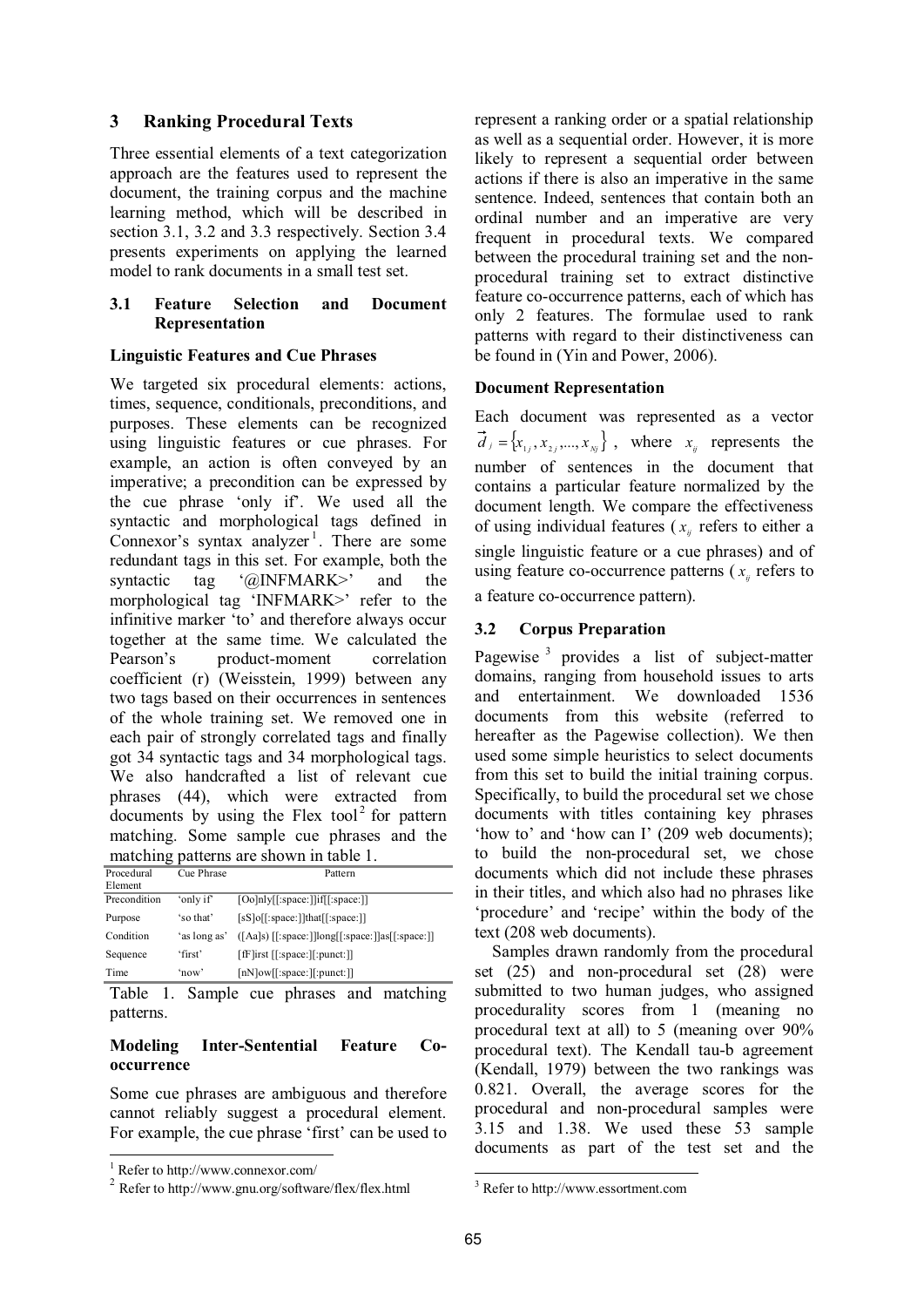remaining documents as the initial training set (184 procedural and 180 non-procedural).

This initial training corpus is far from ideal: first, it is small in size; a more serious problem is that many positive training examples do not contain a major proportion of procedural text. In our experiments, we used this initial training set to bootstrap a larger training set.

#### **3.3 Learning Method**

Although shown to be not so effective in some previous studies (Yang, 1999; Yang and Liu, 1999), Naive Bayes classifier is one of the most commonly-used classifiers for text categorization. Here we introduce a model adapted from the Naive Bayes classifier from the weka-3-4 package (Witten and Frank, 2000).

The Naive Bayes classifier scores a document  $\overline{d}_i$  according to whether it is a typical member of its set  $-$  i.e., the probability of randomly picking up a document like it from the procedural class (  $p(\vec{d} \mid C = procedure)$ ). This probability is estimated from the training corpus. As mentioned before, the average procedural score of the procedural training set is low. Therefore, there is obviously a danger that a true procedural document will be ranked lower than a document that contains less procedural texts when using this training set to train a Naive Bayes classifier. Although our procedural training set is not representative of the procedural class, by comparing it with the nonprocedural training set, we are able to tell the difference between procedural documents and non-procedural documents. We adapted the Naive Bayes classifier to focus on modeling the difference between the two classes. For example, if the procedural training set has a higher average value on feature Xi than the nonprocedural training set, we inferred that a document with a higher feature value on Xi should be scored higher. To reflect this rule, we scored a document  $\vec{d}$  by the probability of picking a document with a lower feature value from the procedural class (i.e.,  $p(X_i \le x_{ii} \mid C = \text{procedural})$  ). Again this probability is estimated from the training set.

The new model will be referred to hereafter as the Adapted Naive Bayes classifier. The details of this new model can be found in (Yin and Power, 2006).

#### **3.4 Experiments on Ranking Procedural Texts**

There are two sources from which we compiled the training and testing corpora: the Pagewise collection and the SPIRIT collection. The SPIRIT collection contains a terabyte of HTML that are crawled from the web starting from an initial seed set of a few thousands universities and other educational organizations (Clarke et al., 1998).

Our test set contained 103 documents, including the 53 documents that were sampled previously and then separated from the initial training corpus, another 30 documents randomly chosen from the Pagewise collection and 20 documents chosen from the SPIRIT collection. We asked two human subjects to score the procedurality for these documents, following the same instruction described in section 3.2. The correlation coefficient (Kendall tau-b) between the two rankings was 0.725, which is the upper bound of the performance of the classifiers.

We first used the initial training corpus to bootstrap a larger training set (378 procedural documents and 608 non-procedural documents), which was then used to select distinctive feature co-occurrence patterns and to train different classifiers. We compared the Adapted Naive Bayes classifier with the Naive Bayes classifier and three other classifiers, including Maximum Entropy  $(ME)^4$ , Alternating Decision Tree (ADTree) (Freund and Mason, 1999) and Linear Regression (Witten and Frank, 2000).



Figure 1. Ranking results using individual features: 1 refers to Adapted Naive Bayes, 2 refers to Naive Bayes, 3 refers to ME, 4 refers to ADTree and 5 refers to Linear Regression.

| Ranking Method             | Agreement      | Agreement      | Average  |
|----------------------------|----------------|----------------|----------|
|                            | with Subject 1 | with Subject 2 |          |
| <b>Adapted Naive Bayes</b> | 0.270841       | 0.367515       | 0.319178 |
| Naive Bayes                | 0.381921       | 0.464577       | 0.423249 |
| ME                         | 0.446283       | 0.510926       | 0.478605 |

 $\frac{4}{4}$  Refer to

http://homepages.inf.ed.ac.uk/s0450736/maxent.html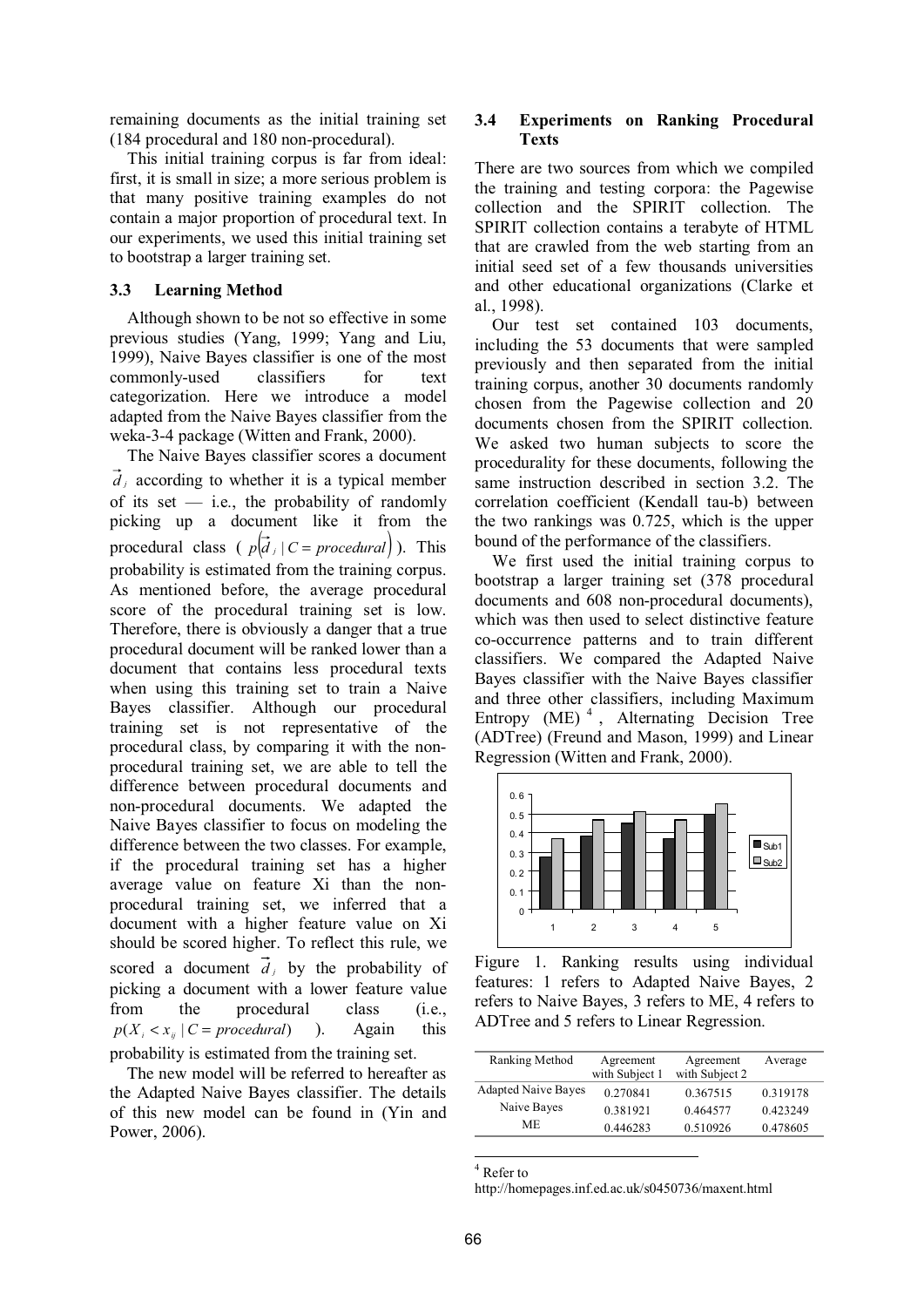

features.



Figure 2. Ranking results using feature cooccurrence patterns: 1 refers to Adapted Naive Bayes, 2 refers to Naive Bayes, 3 refers to ME, 4 refers to ADTree and 5 refers to Linear Regression.

| Ranking Method             | Agreement<br>with Subject 1 | Agreement<br>with Subject 2 | Average  |
|----------------------------|-----------------------------|-----------------------------|----------|
| <b>Adapted Naive Bayes</b> | 0.420423                    | 0.513336                    | 0.466880 |
| Naive Bayes                | 0.420866                    | 0.475514                    | 0.44819  |
| ME.                        | 0.414184                    | 0.455482                    | 0.434833 |
| ADTree                     | 0.358095                    | 0.422987                    | 0.390541 |
| <b>Linear Regression</b>   | 0.190609                    | 0.279472                    | 0.235041 |

Table 3. Ranking results using feature cooccurrence patterns.

Figure 1 and table 2 show the Kendall tau-b coefficient between human subjects' ranking results and the trained classifiers' ranking results of the test set when using individual features (112); Figure 2 and table 3 show the Kendall tau-b coefficient when using feature cooccurrence patterns (813).

As we can see from the above figures, when using individual features, Linear Regression achieved the best result, Adapted Naive Bayes performed the worst, Naive Bayes, ME and ADTree were in the middle; however, when using feature co-occurrence patterns, the order almost reversed, i.e., Adapted Naive Bayes performed the best and Linear Regression the worst. Detailed analysis of the result is beyond the scope of this paper. The best model gained by using feature co-ocurrence patterns (i.e., Adapted Naive Bayes classifier) and by using individual features (i.e., Linear Regression classification model) will be used for further experiments on the two-stage architecture.

# **4 Retrieving Relevant Documents for How-To Questions**

In this section we will describe the experiments on retrieving relevant documents for how-to questions by applying different approaches mentioned in the introduction section.

### **4.1 Experiment Setup**

We randomly chose 60 how-to questions from the query logs of the FAQ finder system (Burke et al., 1997). Three judges went through these questions and agreed on 10 *procedural questions<sup>5</sup>* .

We searched Google and downloaded 40 top ranked documents for each question, which were then mixed with 1000 web documents from the SPIRIT collection to compile a test set. The twostage architecture is as shown in figure 3. In the first stage, we sent only the content of the goal to a state-of-the-art IR model to retrieve 30 documents from the test set, which were reranked in the second stage according to the degree of procedurality by a trained document classifier.



Figure 3. A two-stage architecture.

We also tried to test how well query expansion could help in retrieving procedural documents, following a process as shown in figure 4. First, key words in the content of goal were used to query an IR model to retrieve an initial set of relevant documents, those of which that do not contain the phrase 'how to' were then removed. The remaining top ten documents were used to generate 40 searching terms, which were applied in the second round to retrieve documents. Finally the 30 top ranked documents were returned as relevant documents.

 $\overline{a}$ 

<sup>&</sup>lt;sup>5</sup> We distinguish questions asking for a series of steps (i.e., procedural questions) from those of which the answer could be a list of useful hints, e.g., 'how to make money'.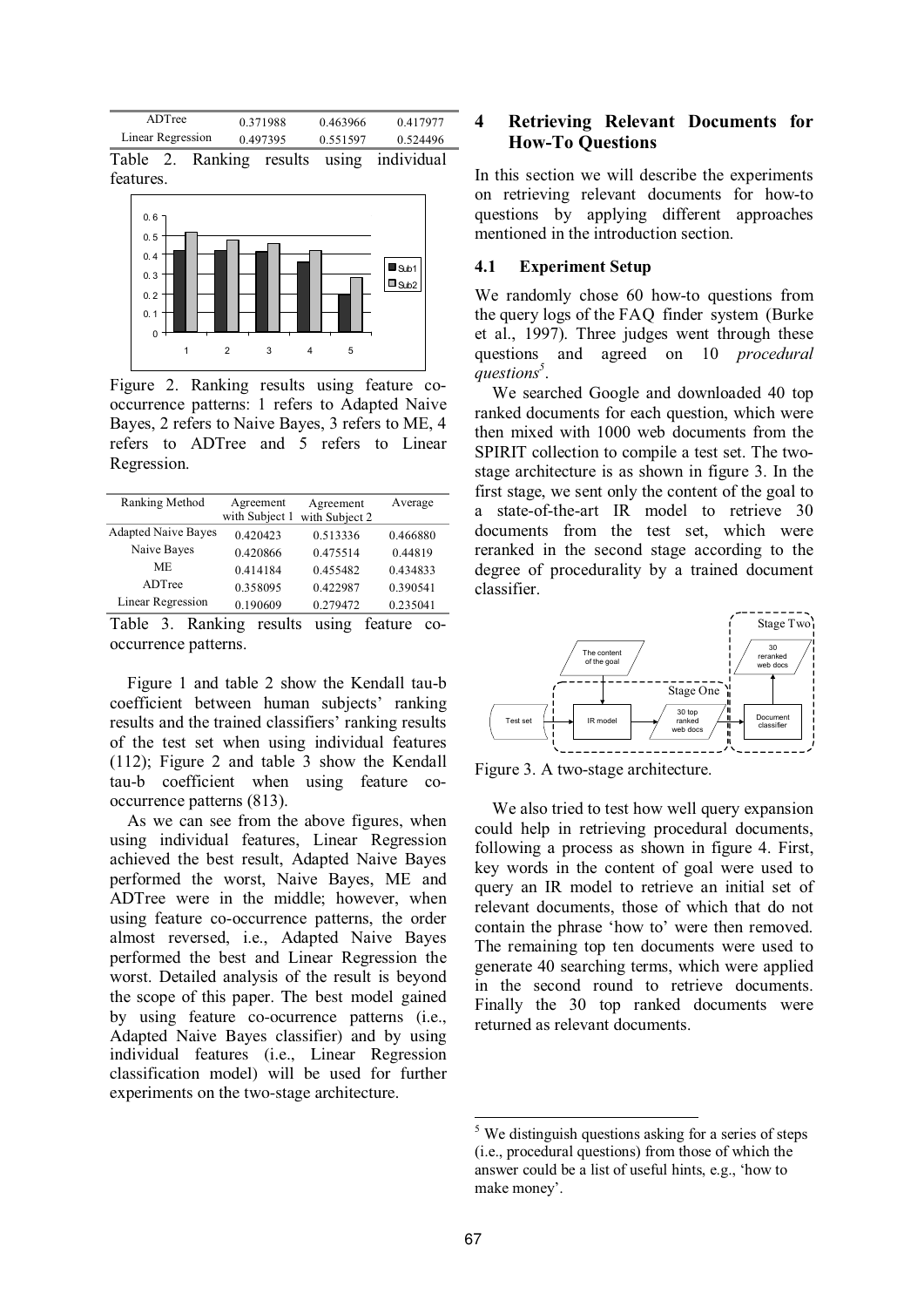

Figure 4. An alternative architecture using query expansion.

#### **4.2 IR Model**

For the above-mentioned IR model, we used the BM25 and PL2 algorithms from the Terrier IR platform<sup>6</sup>.

The BM25 algorithm is one variety of the probabilistic schema presented in (Robertson et al. 1993). It has gained much success in TREC competitions and has been adopted by many other TREC participants.

The PL2 algorithm, as most other IR models implemented in the Terrier IR platform, is based on the Divergence From Randomness (DFR) framework. Amati and Rijsbergen (2004) provide a detailed explanation of this framework and a set of term-weighting formulae derived by applying different models of randomness and different ways to normalize the weight of a term according to the document length and according to a notion called *information gain*. They test these different formulae in the experiments on retrieving relevant documents for various sets of TREC topics and show that they achieve comparable result with the BM25 algorithm.

We also used the Bo1 algorithm from the same package to select terms for query expansion. Refer to (Plachouras et al., 2004) for details about this algorithm.

#### **4.3 Result**

 $\overline{a}$ 

We tested eight systems, which could be organized into two sets. The first set uses BM25 algorithm as the basic IR model and the second set uses PL2 as the basic IR model. Each set includes four systems: a baseline system that returns the result of the first stage in the twostage architecture, one system that uses query expansion technique following the architecture in figure 4 and two systems that apply the twostage architecture (one uses the Adapted Naive Bayes classifier and another one uses the Linear Regression classification model).

The mean average precision  $(MAP)^7$  of different retrieval systems is shown in table 4 and figure 5.



Figure 5. MAPs of different systems: 1 refers to using BM25 as the IR model, 2 refers to using PL2 as the IR model.

|      | Model                      | MAP     |
|------|----------------------------|---------|
|      | BM25 (Baseline)            | 0.33692 |
| Set1 | $BM25 + Query Expansion$   | 0.50162 |
|      | BM25 + Adapted Naive Bayes | 0.45605 |
|      | $BM25 + Linear Regression$ | 0.41597 |
|      |                            |         |
|      | PL2 (Baseline)             | 0.33265 |
| Set2 | $PL2 + Query Expansion$    | 0.45821 |
|      | PL2 + Adapted Naive Bayes  | 0.44263 |
|      | $PL2 + Linear Regression$  | 0.40218 |

Table 4. Results of different systems.

We can see that in both sets: (1) systems that adopts the two-stage architecture performed better than the baseline system but worse than the system that applies query expansion technique; (2) the system that uses Adapted Naive Bayes classifier in the second stage gained better result than the one that uses Linear Regression classification model. We performed a pairwise t-test to test the significance of the difference between the results of the two systems with an integrated Adapted Naive Bayes classifier and of the two baseline systems. Each data set contained 20 figures, with each figure representing the average precision of the retrieving result for one question. The difference is significant ( $p=0.02$ ). We also performed a pairwise t-test to test the significance of the difference between the two systems with an integrated Adapted Naive Bayes classifier and of

 $\overline{a}$ 

<sup>6</sup> http://ir.dcs.gla.ac.uk/terrier/index.html

<sup>7</sup> The average precision of a single question is the mean of the precision scores after each relevant document is retrieved. The mean average precision is the mean of the average precisions of a collection of questions.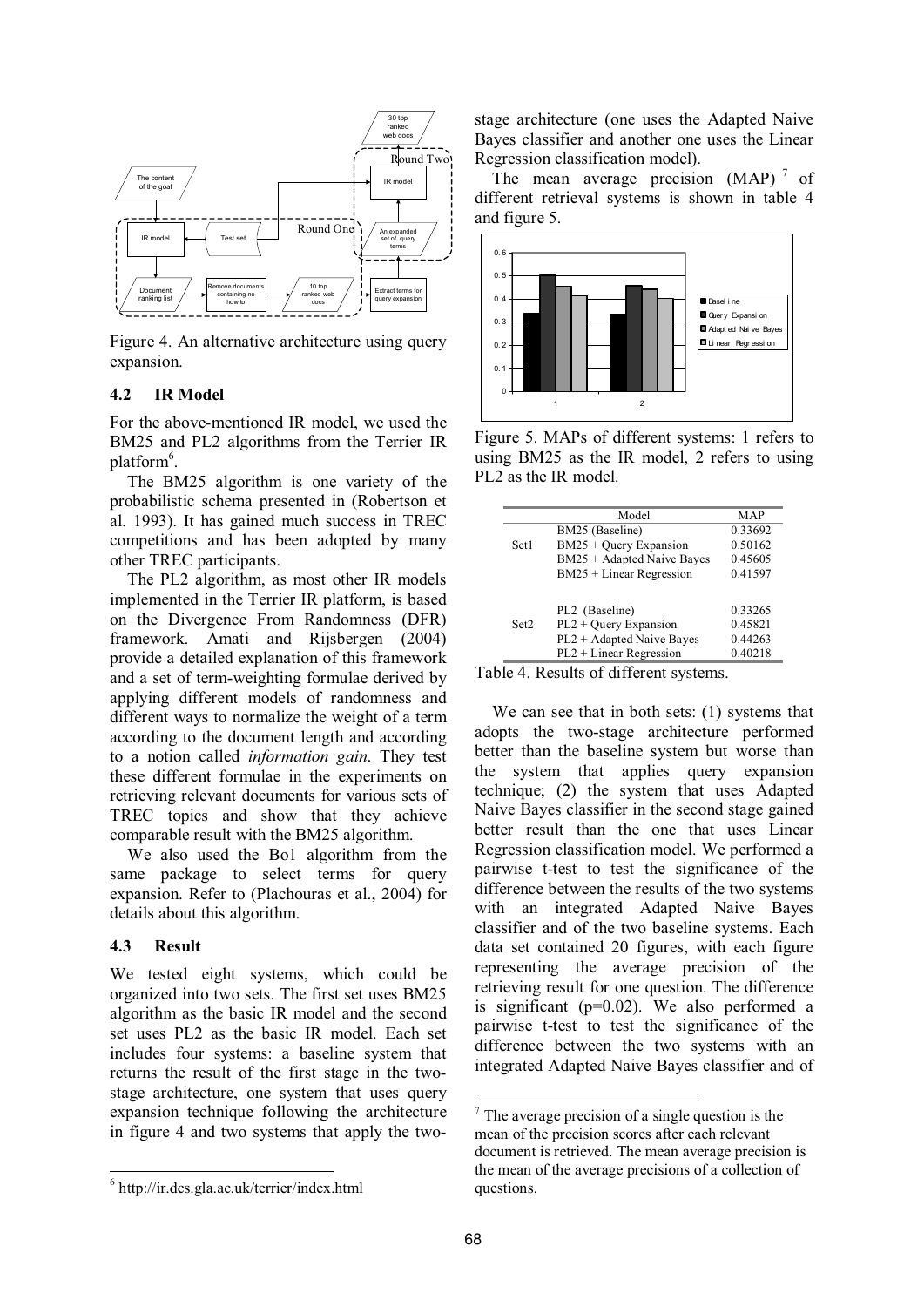the two systems using query expansion techniques. The difference is not significant  $(p=0.66)$ .

## **4.4 Discussion**

Contrary to our expectation, the result of the experiments showed that the two-stage approach did not perform better than simply applying a query expansion technique to generate an expanded list of querying terms. An explanation can be sought from the following two aspects (each of which corresponds to one of the two problems mentioned in the first section).

First, we expected that many documents that contain procedures do not contain the word 'procedure' or the phrase 'how to'. Therefore, a system based on key word matching would not be able to identify such documents. However, we found that such words or phrases, although not included in the body of the text, often occur in the title of the document.

Another problem we pointed out before is that the phrase 'how to' occurs in a much broader context than keywords in the content of the goal, therefore, it would bring a lot of irrelevant documents when used together with the content of goal for document retrieval. However, in our experiment, we used the content of the goal to retrieve document first and then removed those containing no phrase 'how to' (refer to figure 4). This is actually also a two-stage approach in itself.

Despite the experiment result, a well-known defect of query expansion is that it is only effective if relevant documents are similar to each other while the two-stage approach does not have this limitation. For example, for retrieving documents about 'how to cook herring', query expansion is only able to retrieve typical recipes while our two-stage approach is able to detect an exotic method as long as it is described as a sequence of steps.

# **5 Summary and Future Work**

In this paper, we suggested that a how-to question could be seen as consisting of two parts: the specific goal and the general nature of the desired information (i.e., procedural). We proposed a two-stage architecture to retrieve documents that meet the requirement of both parts. We compared the two-stage architecture with other approaches: one only uses the content of the goal to retrieve documents (baseline system) and another one uses an expanded set of query terms obtained by automatic query expansion techniques. The result has shown that the two-stage architecture performed better than the base line system but did not show superiority over query expansion techniques. We provide an explanation in section 4.4.

As suggested in section 1, many information requests are formulated as consisting of two parts. As a future work, we will test the twostage architecture for retrieving answers for other kind of questions.

# **References**

- Amati, Gianni and Cornelis J. van Rijsbergen. 2002. Probabilistic models of information retrieval based on measuring the divergence from randomness. *ACM Transactions on Information Systems,* 20 (4): 357-389.
- Burke, Robin D., Kristian J. Hammond, Vladimir Kulyukin, Steven L. Lytinen, Noriko Tomuro, and Scott Schoenberg. 1997. Question answering from frequently-asked question files: experiences with the FAQ finder system. *AI Magazine*, 18(2): 57-66.
- Clarke, Charles, Gordan Cormack, M. Laszlo, Thomas Lynam, and Egidio Terra. 1998. The impact of corpus size on question answering performance. In *Proceedings of the 25th Annual International ACM SIGIR Conference on Research and Development in IR*, Tampere, Finland.
- Elworthy, David. 2000. Question answering using a large NLP system. In *Proceedings of the Ninth Text Retrieval Conference (TREC-9)*, pages 355-360.
- Freund, Yoav and Llew Mason. 1999. The alternating decision tree learning algorithm. In *Proceeding of the Sixteenth International Conference on Machine Learning*, pages 124-133, Bled, Slovenia.
- Hovy, Eduard, Laurie Gerber, Ulf Hermjakob, Michael Junk, and Chin-Yew Lin. 2001. Question Answering in Webclopedia. In *Proceedings of the Ninth Text Retrieval Conference (TREC-9)*, pages 655-664.
- Kelly, Diane, Vanessa Murdock, Xiao-Jun Yuan, W. Bruce Croft, and Nicholas J. Belkin. 2002. Features of documents relevant to task- and fact-oriented questions. In *Proceedings of the Eleventh International Conference on Information and Knowledge Management (CIKM '02)*, pages 645- 647, McLean, VA.
- Kendall, Maurice. 1979. *The Advanced Theory of Statistics.* Fourth Edition. Griffin, London.
- Murdok, Vanessa and Bruce Croft. 2002. Task orientation in question answering. In *Proceedings of SIGIR '02*, pages 355-356, Tampere, Finland.